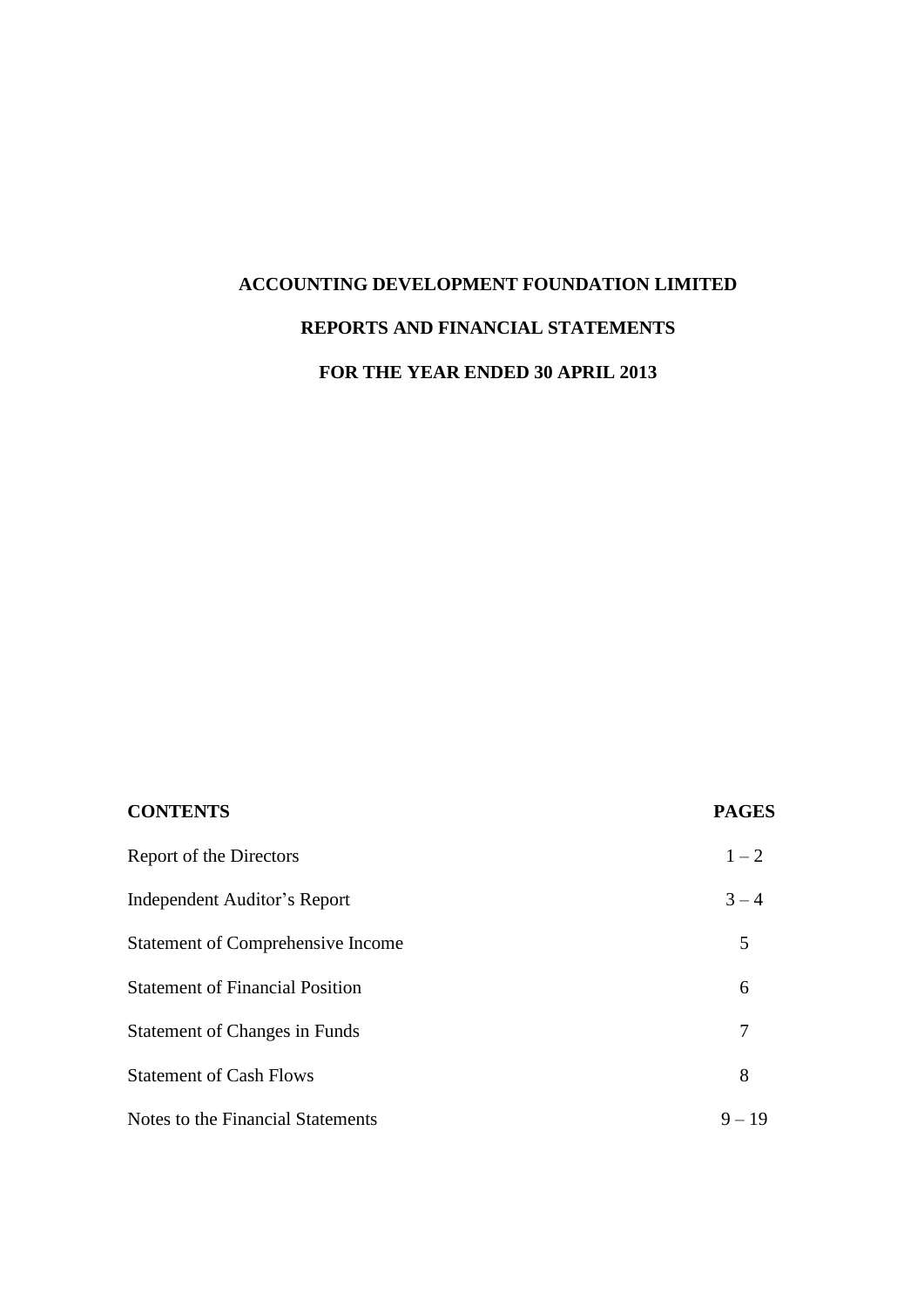#### **REPORT OF THE DIRECTORS**

The directors of Accounting Development Foundation Limited ('the Foundation') present their annual report and the audited financial statements for the year ended 30 April 2013.

## **PRINCIPAL ACTIVITIES**

The principal activities of the Foundation are to promote unity and sharing among members in the accounting profession and to provide a forum for the exchange of ideas and experiences by organizing meetings, conventions, seminars, courses, study trips, conferences and exhibitions and other forms of media for the members and the general public.

During the year, the Foundation adopted a trade name "Accounting Resources Centre'' to carry out its operation.

#### **FINANCIAL STATEMENTS**

The results of the Foundation for the year ended 30 April 2013 and the state of affairs of the Foundation as at 30 April 2013 are set out in the accompanying financial statements.

#### **CHARITABLE DONATIONS**

No charitable donations (2012: Nil) were made by the Foundation during the year.

#### **FIXED ASSETS**

Movements in fixed assets are set out in note 6 to the financial statements.

#### **DIRECTORS**

The directors of the Foundation who held office during the year and up to the date of this report were:

| Chan Mo Po          | $\epsilon$ retired on 29 June 2012>   |
|---------------------|---------------------------------------|
| Chow Ka Leung Louis |                                       |
| Fan Vickie Ping Wai | $\alpha$ < appointed on 29 June 2012> |
| Lam Chi Yuen Nelson |                                       |
| Poon Kwok Ching     | $\alpha$ < appointed on 29 June 2012> |
| Shui Cheuk Ting     |                                       |
| Tsui Wing Tak       | $\alpha$ < appointed on 29 June 2012> |
| Yeung Chi Wai       | $\alpha$ < appointed on 29 June 2012> |
| Yuen Siu Bun Edward |                                       |
| Yuen Tsui Shan      |                                       |
| Yung Kin            | $\alpha$ < appointed on 29 June 2012> |
|                     |                                       |

In accordance with the Foundation's Articles of Association, the term of office of director shall be two years and shall retire biyearly by rotation. A retiring director shall be eligible for re-election.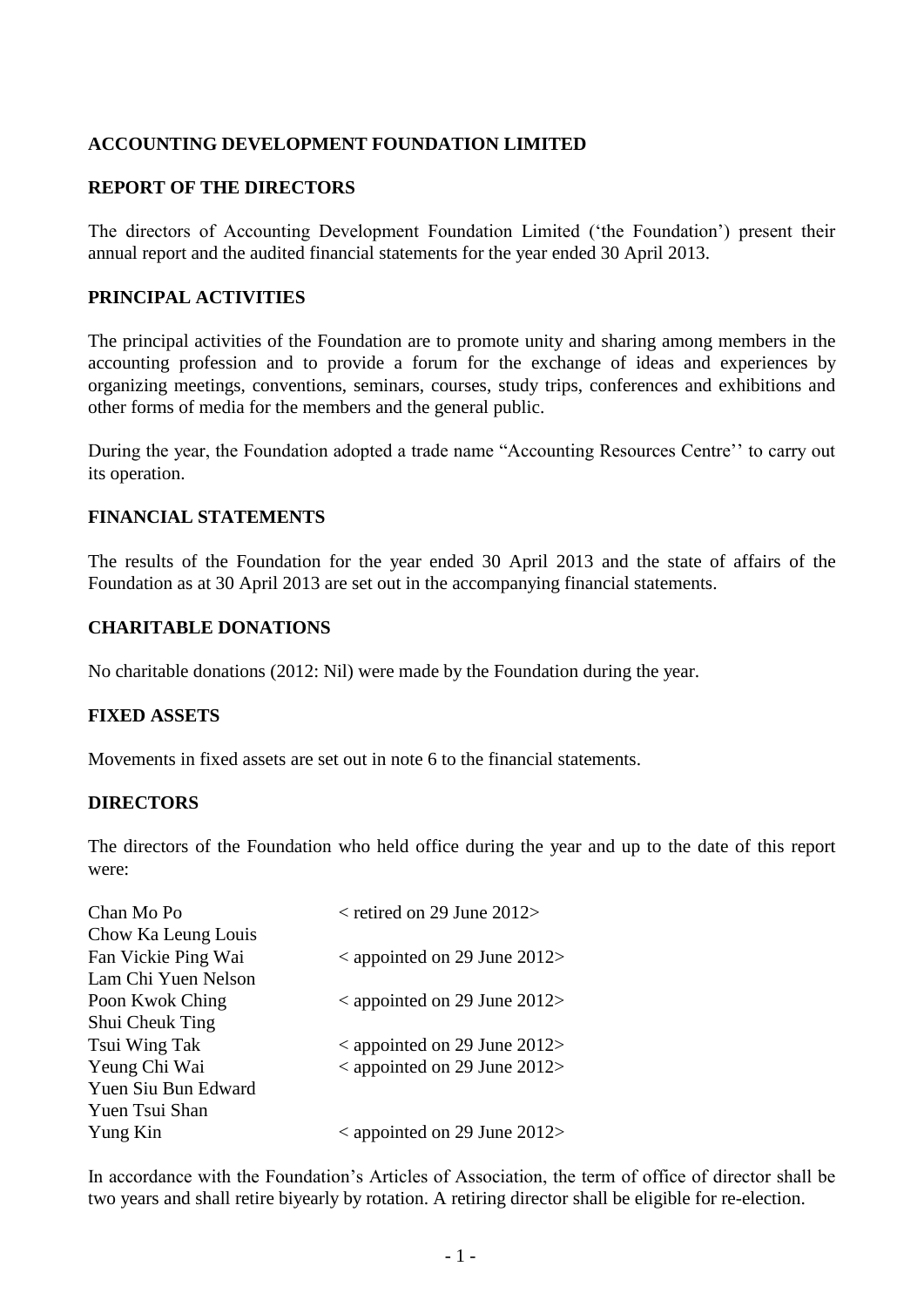#### **REPORT OF THE DIRECTORS**

#### **DIRECTORS' INTERESTS**

No contracts of significance to which the Foundation was a party and in which a director had a material interest, whether directly or indirectly, subsisted at the end of the year or at any time during the year.

#### **AUDITOR**

The financial statements for the year have been audited by Messrs. C. F. Chu & Co., Certified Public Accountants.

A resolution will be submitted to the members at the annual general meeting to re-appoint Messrs. C. F. Chu. & Co., Certified Public Accountants, as auditors of the Foundation for the ensuing year.

On Behalf of the Board

LAM Chi Yuen Nelson [Signed] Chairman Date: 19 Aug 2013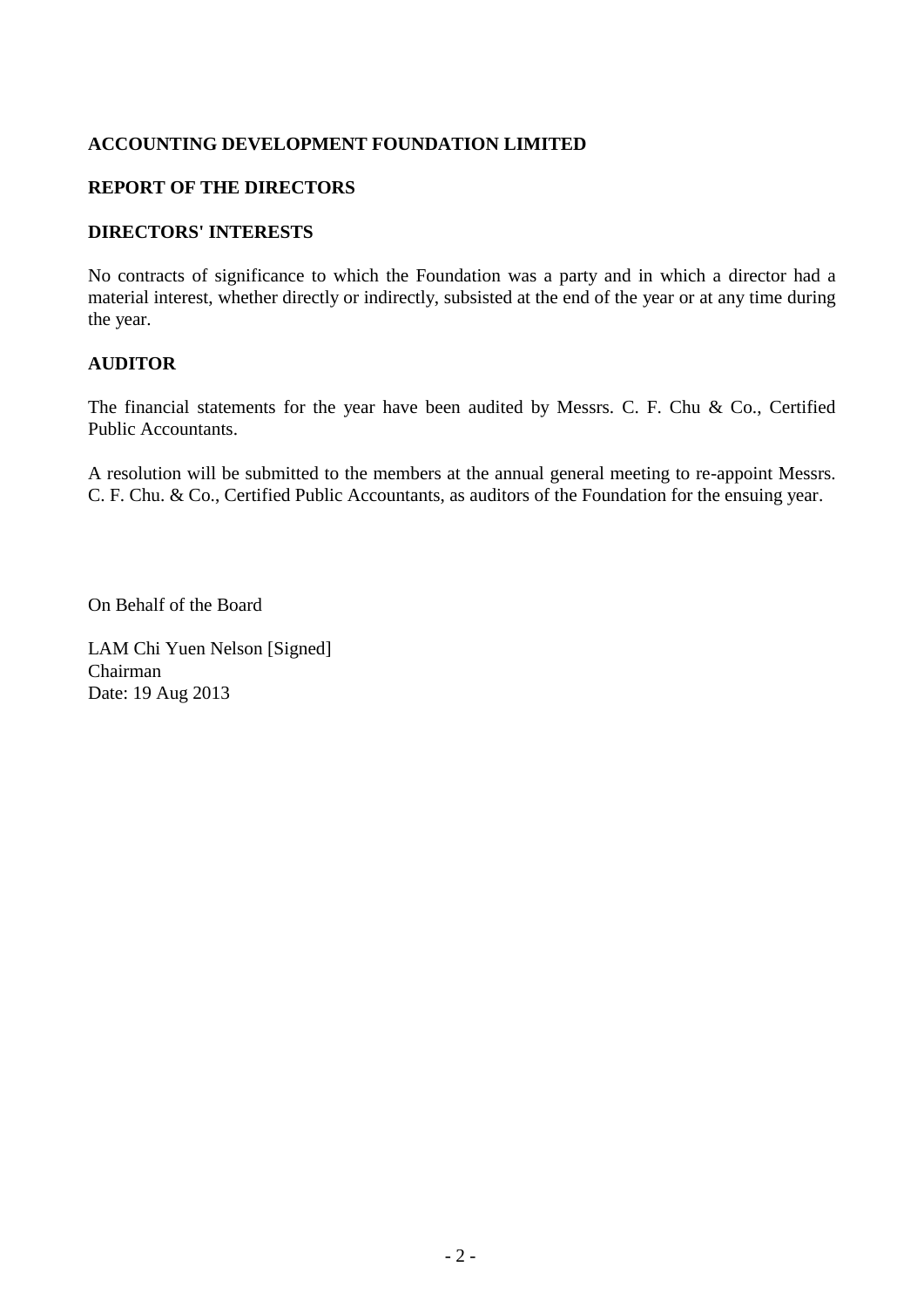C.F. Chu & Co. Certified Public Accountants Hong Kong

## **INDEPENDENT AUDITOR'S REPORT TO THE MEMBERS OF ACCOUNTING DEVELOPMENT FOUNDATION LIMITED**

(incorporated in Hong Kong with limited liability by guarantee)

We have audited the financial statements of Accounting Development Foundation Limited ('the Foundation') set out on pages 5 to 19, which comprise the statement of financial position as at 30 April 2013, the statement of comprehensive income, statement of changes in funds and statement of cash flows for the year then ended, and a summary of significant accounting policies and other explanatory information.

#### **Directors' responsibility for the financial statements**

The directors are responsible for the preparation of the financial statements that give a true and fair view in accordance with Hong Kong Financial Reporting Standards issued by the Hong Kong Institute of Certified Public Accountants and the Hong Kong Companies Ordinance, and for such internal control as the directors determine is necessary to enable the preparation of financial statements that are free from material misstatement, whether due to fraud or error.

#### **Auditor's responsibility**

Our responsibility is to express an opinion on these financial statements based on our audit. This report is made solely to you, as a body, in accordance with section 141 of the Hong Kong Companies Ordinance, and for no other purpose. We do not assume responsibility towards or accept liability to any other person for the contents of this report.

We conducted our audit in accordance with Hong Kong Standards on Auditing issued by the Hong Kong Institute of Certified Public Accountants. Those standards require that we comply with ethical requirements and plan and perform the audit to obtain reasonable assurance about whether the financial statements are free from material misstatement.

An audit involves performing procedures to obtain audit evidence about the amounts and disclosures in the financial statements. The procedures selected depend on the auditor's judgment, including the assessment of the risks of material misstatement of the financial statements, whether due to fraud or error. In making those risk assessments, the auditor considers internal control relevant to the entity's preparation of the financial statements that give a true and fair view in order to design audit procedures that are appropriate in the circumstances, but not for the purpose of expressing an opinion on the effectiveness of the entity's internal control. An audit also includes evaluating the appropriateness of accounting policies used and the reasonableness of accounting estimates made by the directors, as well as evaluating the overall presentation of the financial statements.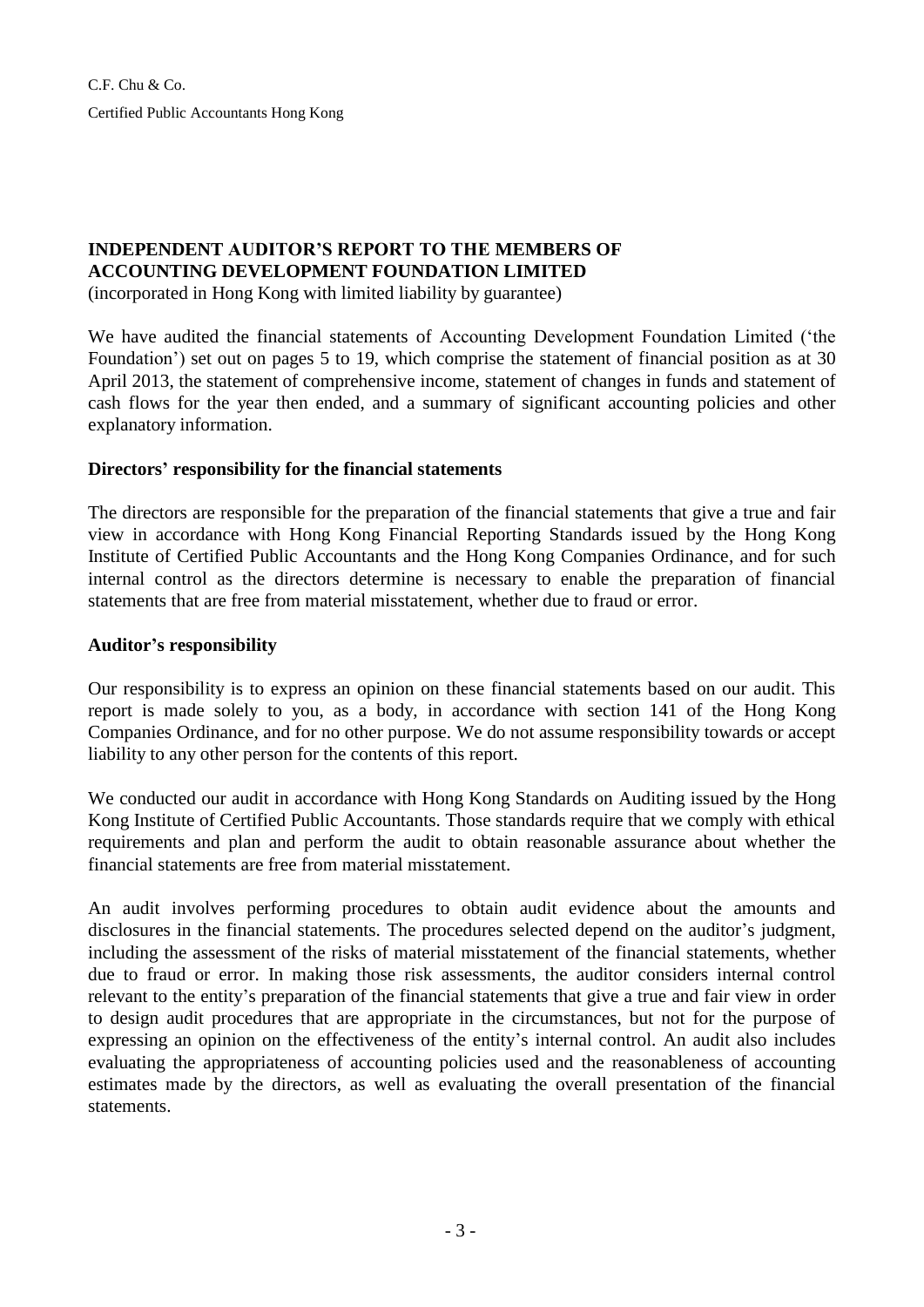C.F. Chu & Co. Certified Public Accountants Hong Kong

## **INDEPENDENT AUDITOR'S REPORT TO THE MEMBERS OF ACCOUNTING DEVELOPMENT FOUNDATION LIMITED**

(incorporated in Hong Kong with limited liability by guarantee)

## **Auditor's responsibility – cont'd**

We believe that the audit evidence we have obtained is sufficient and appropriate to provide a basis for our audit opinion.

#### **Opinion**

In our opinion, the financial statements give a true and fair view of the state of the Foundation's affairs as at 30 April 2013 and of its result and cash flows for the year then ended in accordance with Hong Kong Financial Reporting Standards and have been properly prepared in accordance with the Hong Kong Companies Ordinance.

[Signed]

 $C. F. Chu & Co.$ Certified Public Accountants 19/F., On Hong Commercial Building 145 Hennessy Road, Wanchai Hong Kong 19 Aug 2013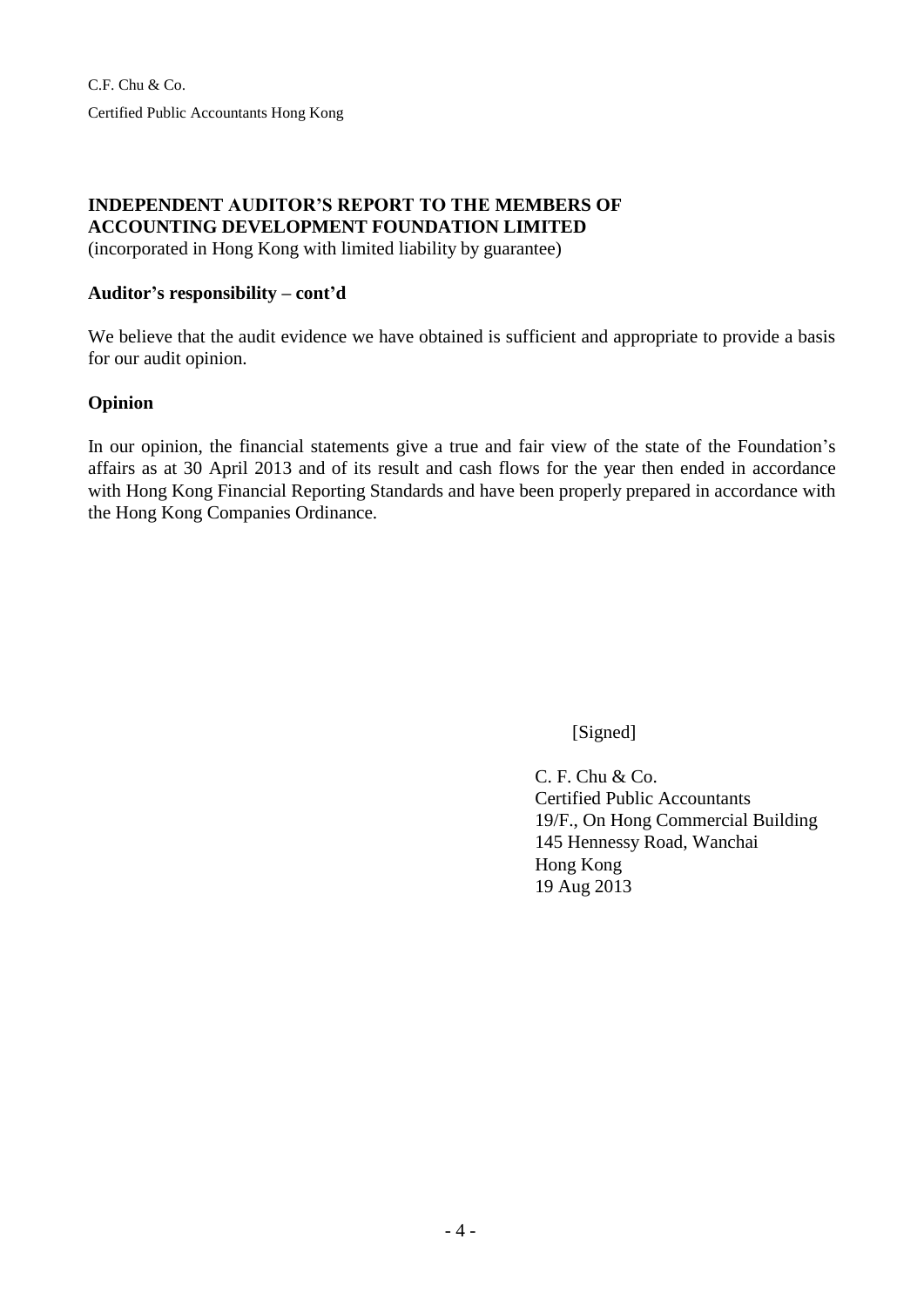## **ACCOUNTING DEVELOPMENT FOUNDATION LIMITED STATEMENT OF COMPREHENSIVE INCOME FOR THE YEAR ENDED 30 APRIL 2013**

|                                        | <b>NOTE</b> | HK\$    | HK\$      |
|----------------------------------------|-------------|---------|-----------|
| <b>INCOME</b>                          |             |         |           |
| Seminars, events and study tour fee    |             | 672,458 | 958,645   |
| <b>OTHER INCOME</b>                    |             |         |           |
| Bank interest received                 |             | 24      |           |
|                                        |             | 672,482 | 958,649   |
| <b>EXPENDITURE</b>                     |             |         |           |
| Administrative and support fee         | 4           | 138,100 | 153,064   |
| Audit fee                              |             | 5,000   | 4,500     |
| Bank charge                            |             | 518     | 492       |
| Business registration and licence fee  |             | 900     | 900       |
| Broadcasting charges                   |             | 29,823  | 31,473    |
| Depreciation                           |             | 2,467   | 2,467     |
| Insurance                              |             | 9,396   | 7,380     |
| <b>MPF</b> contribution                |             | 8,300   |           |
| Printing and stationery                |             | 2,059   | 3,276     |
| Seminar expenses                       |             | 209,933 | 316,493   |
| Staff salary                           |             | 166,000 |           |
| Study tour fee                         |             | 66,466  | 116,497   |
| Speaker and other service fee          |             | 17,398  | 33,884    |
| Sundry expenses                        |             | 1,727   | 15,778    |
| Sponsorship                            |             |         | 3,000     |
| Telephone, internet and hosting fee    |             | 5,939   | 5,232     |
| Website design and development fee     |             | 12,960  | 10,000    |
|                                        |             | 676,986 | 704,436   |
| (DEFICIT) / SURPLUS BEFORE TAX         |             | (4,504) | 254,213   |
| INCOME TAX CREDIT / (EXPENSE)          | 5           | 12,000  | (42, 352) |
| <b>SURPLUS AND TOTAL COMPREHENSIVE</b> |             |         |           |
| <b>INCOME FOR THE YEAR</b>             |             | 7,496   | 211,861   |

 **2013**

 **2012**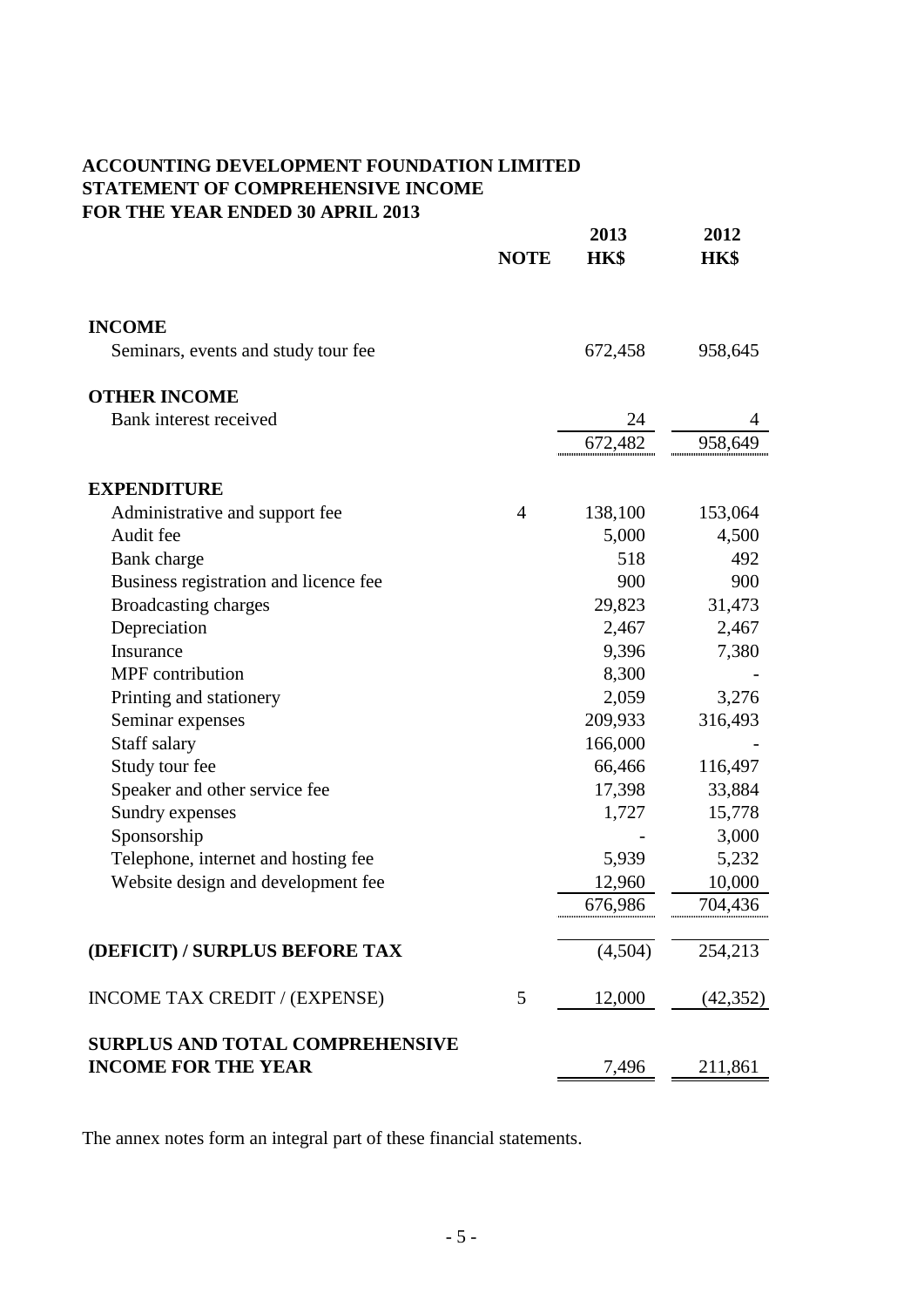#### **ACCOUNTING DEVELOPMENT FOUNDATION LIMITED STATEMENT OF FINANCIAL POSITION AS AT 30 APRIL 2013**

|                                       | <b>NOTE</b> | 2013<br>HK\$ | 2012<br>HK\$ |
|---------------------------------------|-------------|--------------|--------------|
| <b>NON-CURRENT ASSETS</b>             |             |              |              |
| Fixed assets - office equipment       | 6           | 1,233        | 3,700        |
| <b>CURRENT ASSETS</b>                 |             |              |              |
| Payment in advance and other deposits |             | 47,938       | 49,925       |
| Cash and bank balances                |             | 353,809      | 354,015      |
|                                       |             | 401,747      | 403,940      |
| <b>CURRENT LIABILITIES</b>            |             |              |              |
| Accruals                              |             | 5,000        | 17,256       |
| Temporary receipt                     |             | 100          |              |
| Provision for taxation                |             | 14,110       | 14,110       |
|                                       |             | 19,210       | 31,366       |
| NET CURRENT ASSETS                    |             | 382,537      | 372,574      |
|                                       |             |              |              |
| <b>NET ASSETS</b>                     |             | 383,770      | 376,274      |
| <b>FUNDS</b>                          |             |              |              |
| General fund                          |             | 383,770      | 376,274      |
|                                       |             |              |              |

Approved and authorised for issue by the directors on 19 Aug 2013

LAM Chi Yuen Nelson [Signed] CHOW Ka Leung Louis [Signed] Director Director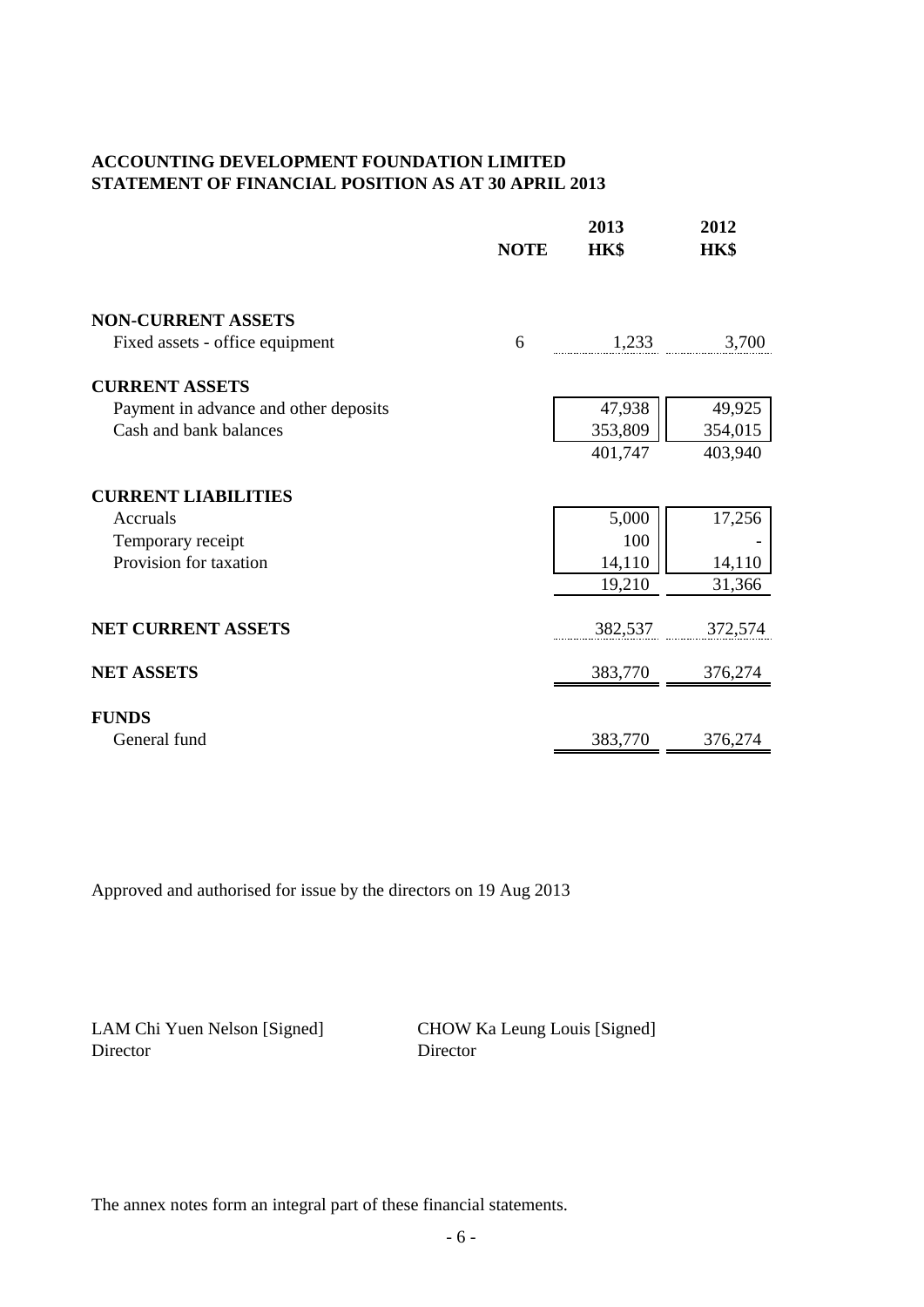## **ACCOUNTING DEVELOPMENT FOUNDATION LIMITED STATEMENT OF CHANGES IN FUNDS FOR THE YEAR ENDED 30 APRIL 2013**

|                                                     | <b>General</b><br>fund |
|-----------------------------------------------------|------------------------|
|                                                     | HK\$                   |
| <b>Balance at 30 April 2011</b>                     | 164,413                |
| Surplus and total comprehensive income for the year | 211,861                |
| <b>Balance at 30 April 2012</b>                     | 376,274                |
| Surplus and total comprehensive income for the year | 7,496                  |
| <b>Balance at 30 April 2013</b>                     | 383,770                |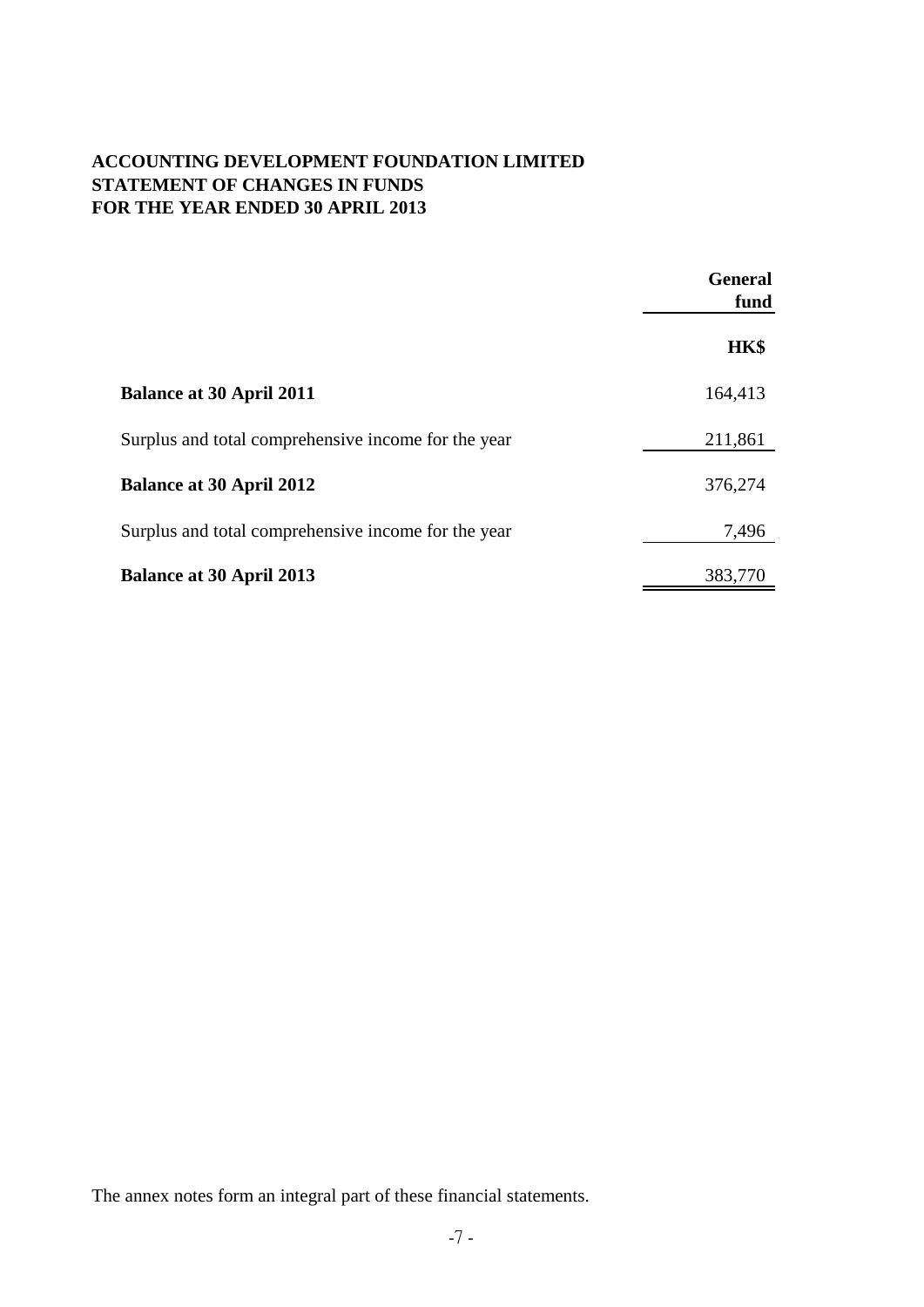#### **ACCOUNTING DEVELOPMENT FOUNDATION LIMITED STATEMENT OF CASH FLOWS FOR THE YEAR ENDED 30 APRIL 2013**

|                                                          | 2013<br>HK\$ | 2012<br>HK\$ |
|----------------------------------------------------------|--------------|--------------|
| <b>Cash flows from operating activities</b>              |              |              |
| (Deficit) / Surplus before taxation                      | (4,504)      | 254,213      |
| Adjustments for:                                         |              |              |
| Bank interest received                                   | (24)         | (4)          |
| Depreciation                                             | 2,467        | 2,467        |
| Operating cash flows before working capital changes      | (2,061)      | 256,676      |
| Decrease in payment in advance and other deposits        | 1,987        | 600          |
| Increase in temporary receipt                            | 100          |              |
| (Decrease) / Increase in accruals                        | (12, 256)    | 201          |
| Cash (used in) / generated from operating activities     | (12,230)     | 257,477      |
| Hong Kong profits tax refunded / (paid)                  | 12,000       | (59, 812)    |
| Net cash (used in) / generated from operating activities | (230)        | 197,665      |
| <b>Cash flows from investing activities</b>              |              |              |
| <b>Cash flows from financing activities</b>              |              |              |
| Bank interest received                                   | 24           | 4            |
| Net (decrease) / increase in cash and cash equivalents   | (206)        | 197,669      |
| Cash and cash equivalents at the beginning of the year   | 354,015      | 156,346      |
| Cash and cash equivalents at the end of the year         | 353,809      | 354,015      |
| Analysis of cash and cash equivalents:                   |              |              |
| <b>Cash and bank balances</b>                            | 353,809      | 354,015      |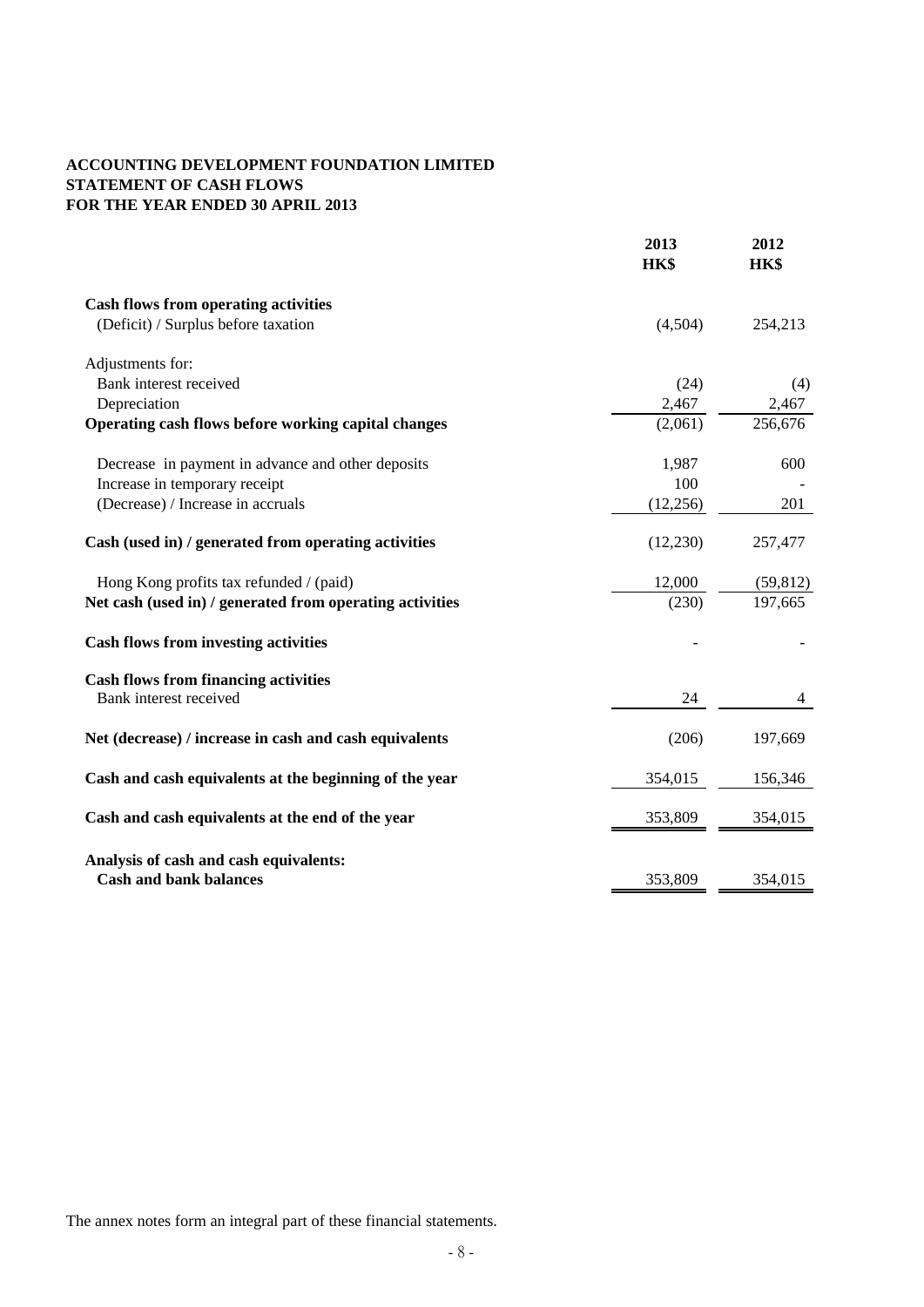## **NOTES TO THE FINANCIAL STATEMENTS FOR THE YEAR ENDED 30 APRIL 2013**

## **1. GENERAL INFORMATION**

(a) The Foundation was incorporated under the Laws of Hong Kong with limited liability by guarantee on 25 May 2009. The address of its registered office and principal place of business are located at 1/F., Sunning Plaza, 10 Hysan Avenue, Causeway Bay, Hong Kong. Effective from 15 September 2012, the address of its registered office and principal place of business have been changed to Room 1801-02, 18/F., Tung Wah Mansion, 199-203 Hennessy Road, Wan Chai, Hong Kong.

The Foundation is a private and non-profit making organization. The principal activities of the Foundation are to promote unity and sharing among members in the accounting profession and to provide a forum for the exchange of ideas and experiences by organizing meetings, conventions, seminars, courses, study trips, conferences and exhibitions and other forms of media for the members and the general public.

(b) The liability of the members is limited under the Foundation's Memorandum and Articles of Association. Every member undertakes to contribute to the assets of the Foundation, in the event of its being wound up for an amount not exceeding HK\$100.

## **2. STATEMENT OF COMPLIANCE WITH HONG KONG FINANCIAL REPORTING STANDARDS**

The Foundation's financial statements have been prepared in accordance with all applicable Hong Kong Financial Reporting Standards ("HKFRS"), which includes all applicable individual Hong Kong Financial Reporting Standards, Hong Kong Accounting Standards (HKASs) and Interpretations issued by the Hong Kong Institute of Certified Public Accountants (HKICPA), accounting principles generally accepted in Hong Kong, and the requirements of the Hong Kong Companies Ordinance. A summary of the significant accounting policies adopted by the Foundation is set out in note 3.

The HKICPA has issued certain new and revised HKFRSs that are first effective for current accounting period of the Foundation. However, none of the new and revised HKFRSs is relevant and applicable to the preparation of the Foundation's financial statements and hence, these new and revised HKFRSs has no impact on the financial statements.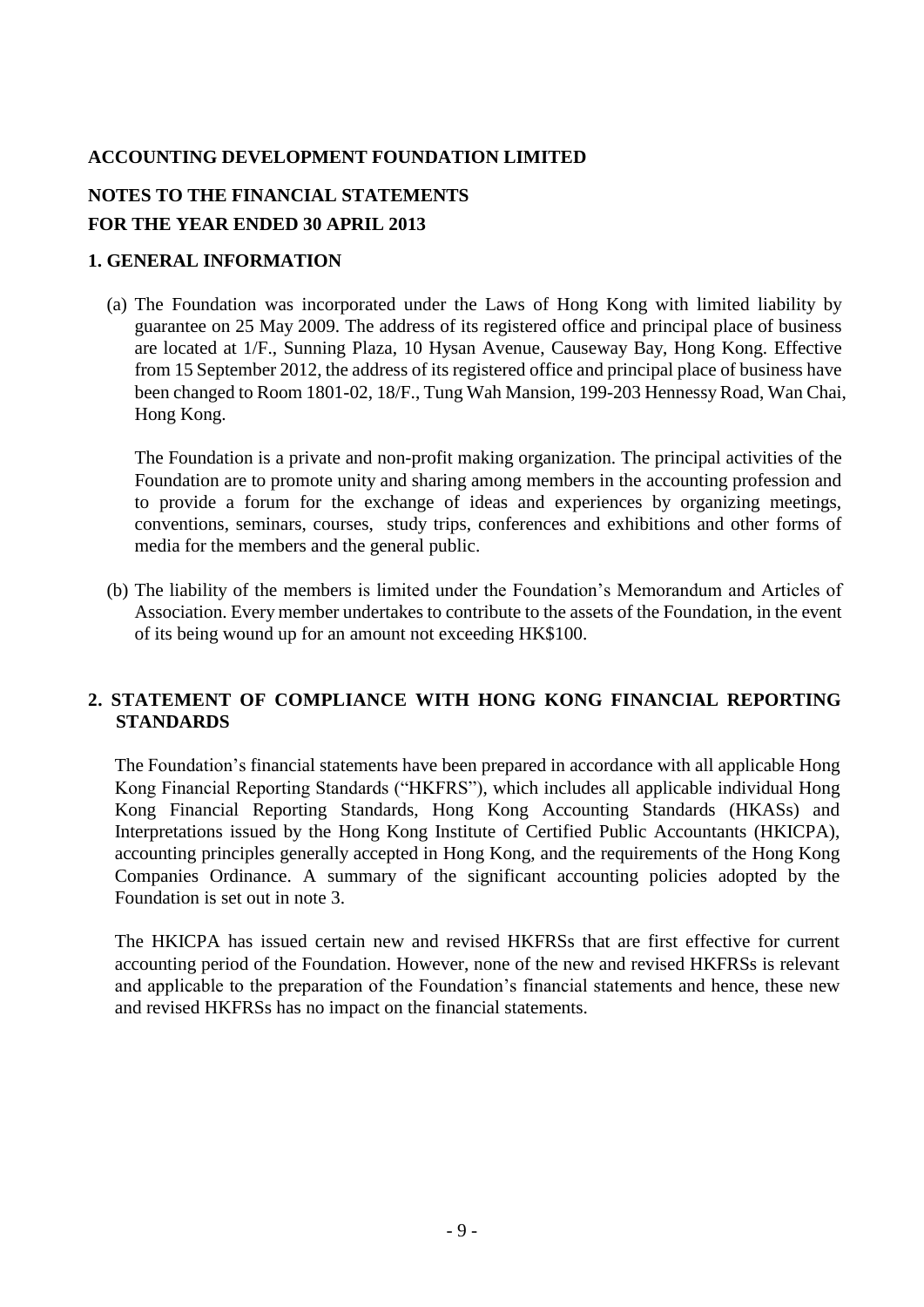# **NOTES TO THE FINANCIAL STATEMENTS FOR THE YEAR ENDED 30 APRIL 2013**

## **3. SUMMARY OF SIGNIFICANT ACCOUNTING POLICIES**

#### (a) Basis of preparation

The measurement basis used in preparing the financial statements is historical cost.

The preparation of financial statements in conformity with HKFRS requires management to make judgements, estimates and assumptions that affect the application of policies and reported amounts of assets, liabilities, income and expenses. The estimates and associated assumptions are based on historical experience and various other factors believed to be reasonable under the circumstances. While the management reviews their judgements, estimates and assumption continuously, the actual results may differ from these estimates.

The estimates and underlying assumptions are reviewed on an ongoing basis. Revisions to accounting estimates are recognized in the period in which the estimate is revised if the revision affects only that period, or in the period of the revision and future periods if the revision affects both current and future periods. However, the management has not made any judgement in the application of HKFRSs that have significant effect on the financial statements nor any estimates with a significant risk of material adjustment on the carrying amounts of assets and liabilities within the next financial year.

#### (b) Fixed assets

Fixed assets represent office equipment and are stated in the statement of financial position at cost less aggregate depreciation and impairment losses, if any.

Depreciation is calculated to write off the cost of items of office equipment, less their estimated residual value, if any, on a straight-line basis over their estimated useful lives as follows:

Office equipment over 3 years

The residual value and the useful life of an asset are reviewed at least at each financial year-end.

The Foundation assesses at each reporting date whether there is any indication that any items of office equipment may be impaired and that an impairment loss recognised in prior periods for an item may have decreased. If any such indication exists, the Foundation estimates the recoverable amount of the item. An impairment loss, being the amount by which the carrying amount of an asset or a cash-generating unit exceeds its recoverable amount, or a reversal of impairment loss is recognised immediately in profit or loss.

Gain or loss arising from the derecognition of an item of office equipment is included in profit or loss when the item is derecognized and is determined as the difference between the net disposal proceed, if any, and the carrying amount of the item.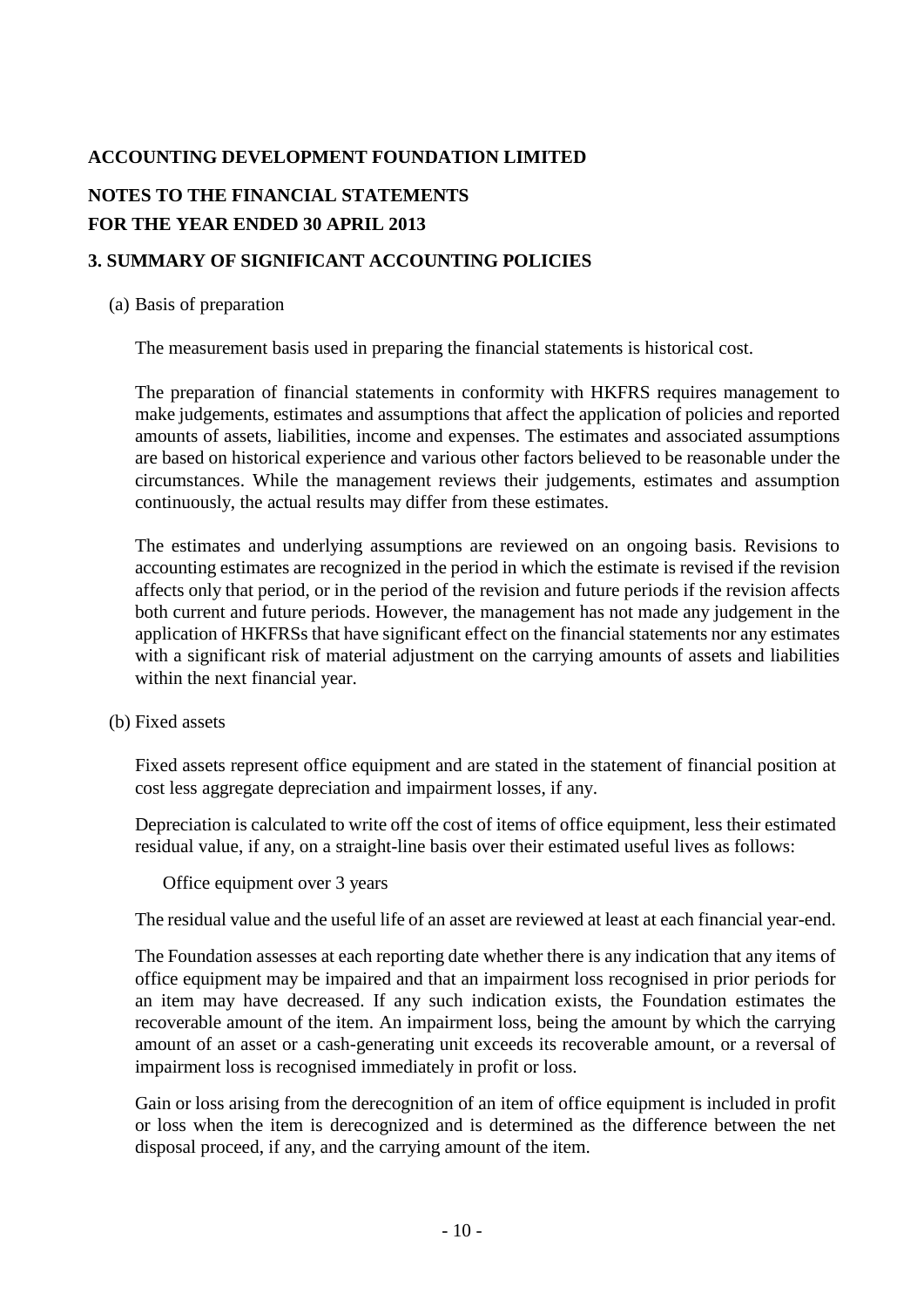# **NOTES TO THE FINANCIAL STATEMENTS FOR THE YEAR ENDED 30 APRIL 2013**

## **3. SIGNIFICANT ACCOUNTING POLICIES - cont'd**

#### (c) Revenue recognition

Revenue is recognized when it is probable that the economic benefits will flow to the Foundation and when the revenue can be measured reliably on the following basis:

Seminars, events and study tour fee are recognized when the seminars and events are conducted, and cash is certain for receivable.

#### (d) Income tax

Income tax for the year includes current tax and deferred tax. Current tax and deferred tax are recognised in profit or loss, except to the extent that the tax arises from a transaction or event which is recognised directly in equity. In the case if the tax relates to items that are recognised directly to equity, current tax and deferred tax are also recognised directly to equity.

Current tax liabilities and assets are measured at the amount expected to be paid to or recovered from the taxation authorities, using the tax rates and tax laws that have been enacted or substantively enacted by the reporting date. Current tax is the amount of income taxes payable or recoverable in respect of the taxable profit or loss for a period.

Deferred tax assets and liabilities arise from deductible and taxable temporary differences respectively. Temporary differences are the differences between the carrying amounts of assets and liabilities for financial reporting purposes and their tax bases. Deferred tax assets also arise from unused tax losses and unused tax credits.

A deferred tax liability is recognised for all taxable temporary differences, except to the extent that the deferred tax liability arises from the initial recognition of an asset or liability in a transaction which is not a business combination; and at the time of the transaction, affects neither accounting profit nor taxable profit (tax loss).

A deferred tax asset is recognised for all deductible temporary differences to the extent that it is probable that taxable profit will be available against which the deductible temporary difference can be utilised, unless the deferred tax asset arises from the initial recognition of an asset or liability in a transaction that is not a business combination and at the time of the transaction, affects neither accounting profit nor taxable profit (tax loss).

At each reporting date, the Foundation reviews and assesses the recognised and unrecognised deferred tax assets and the future taxable profit to determine whether any recognised deferred tax assets should be derecognised and any unrecognised deferred tax assets should be recognized.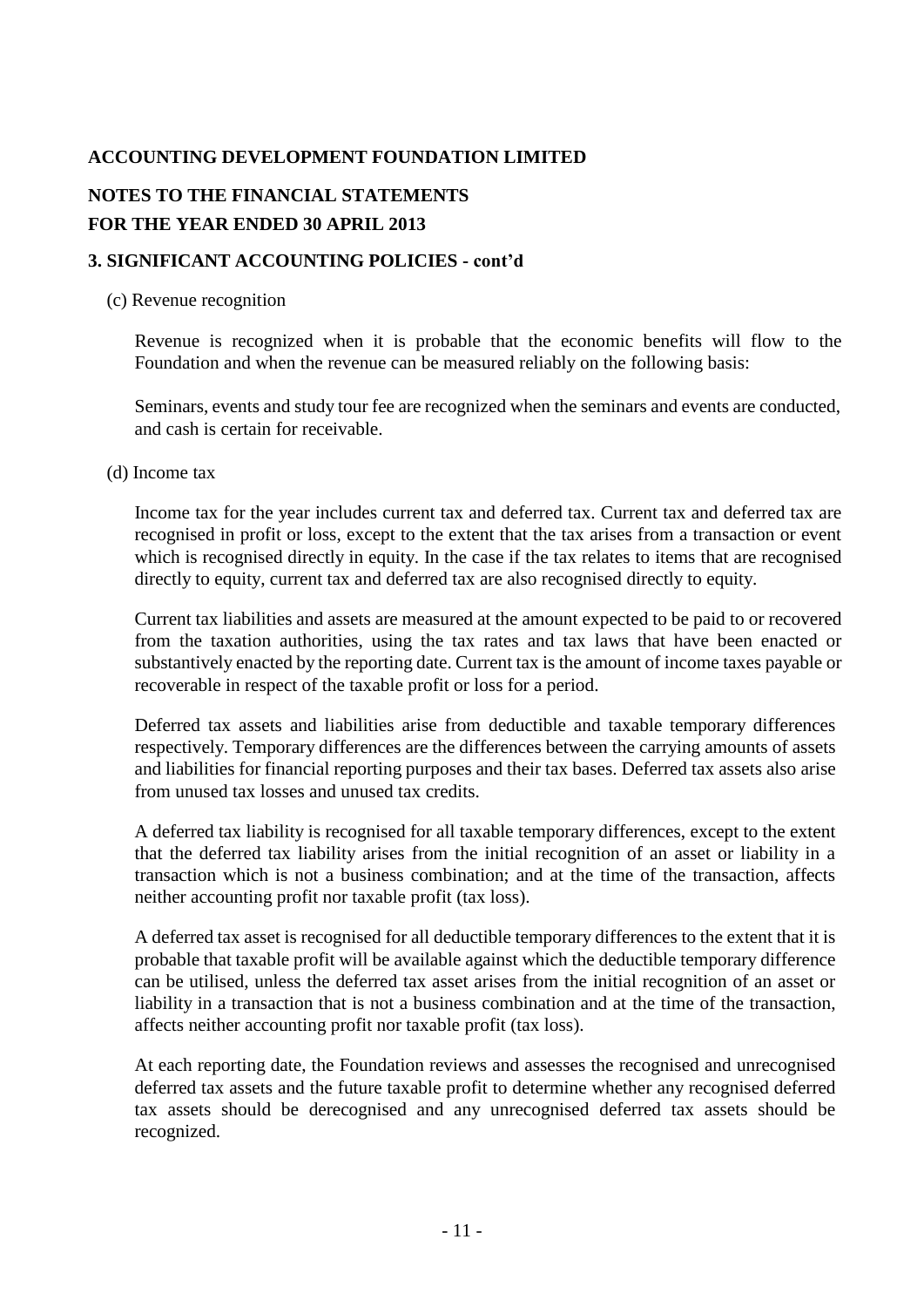# **NOTES TO THE FINANCIAL STATEMENTS FOR THE YEAR ENDED 30 APRIL 2013**

## **3. SIGNIFICANT ACCOUNTING POLICIES - cont'd**

#### (d) Income tax – cont'd

Deferred tax assets and liabilities are measured at the tax rates that are expected to apply to the period when the asset is realised or the liability is settled, based on tax rates and tax laws that have been enacted or substantively enacted by the reporting date. Deferred tax assets and liabilities are not discounted.

#### (e) Leases

Leases are classified as finance leases whenever the terms of the lease transfer substantially all the risks and rewards of ownership of the leased asset to the Foundation. All other leases are classified as operating leases.

Rights to assets held under finance leases are recognised as assets of the Foundation at the fair value of the leased property (or, if lower, the present value of minimum lease payments) at the inception of the lease. The corresponding liability to the lessor is included in the statements of financial position as a finance lease obligation. Lease payments are apportioned between finance charges and reduction of the lease obligation so as to achieve a constant rate of interest on the remaining balance of the liability. Finance charges are deducted in measuring profit or loss. Assets held under finance leases are included in fixed asset, and depreciated and assessed for impairment losses in the same way as owned assets.

Rentals payable under operating leases are charged to profit or loss on a straight-line basis over the term of the relevant lease.

(f) Trade and other receivables

Trade and other receivables are initially measured at fair value and, after initial recognition, at amortized cost less impairment losses for bad and doubtful debts, if any, except for the following receivables:

- Interest-free loans made to related parties without any fixed repayment terms or the effect of discounting being immaterial, that are measured at cost less impairment losses for bad and doubtful debt, if any; and
- Short-term receivables with no stated interest rate and the effect of discounting being immaterial, that are measured at their original invoice amount less impairment losses for bad and doubtful debt, if any.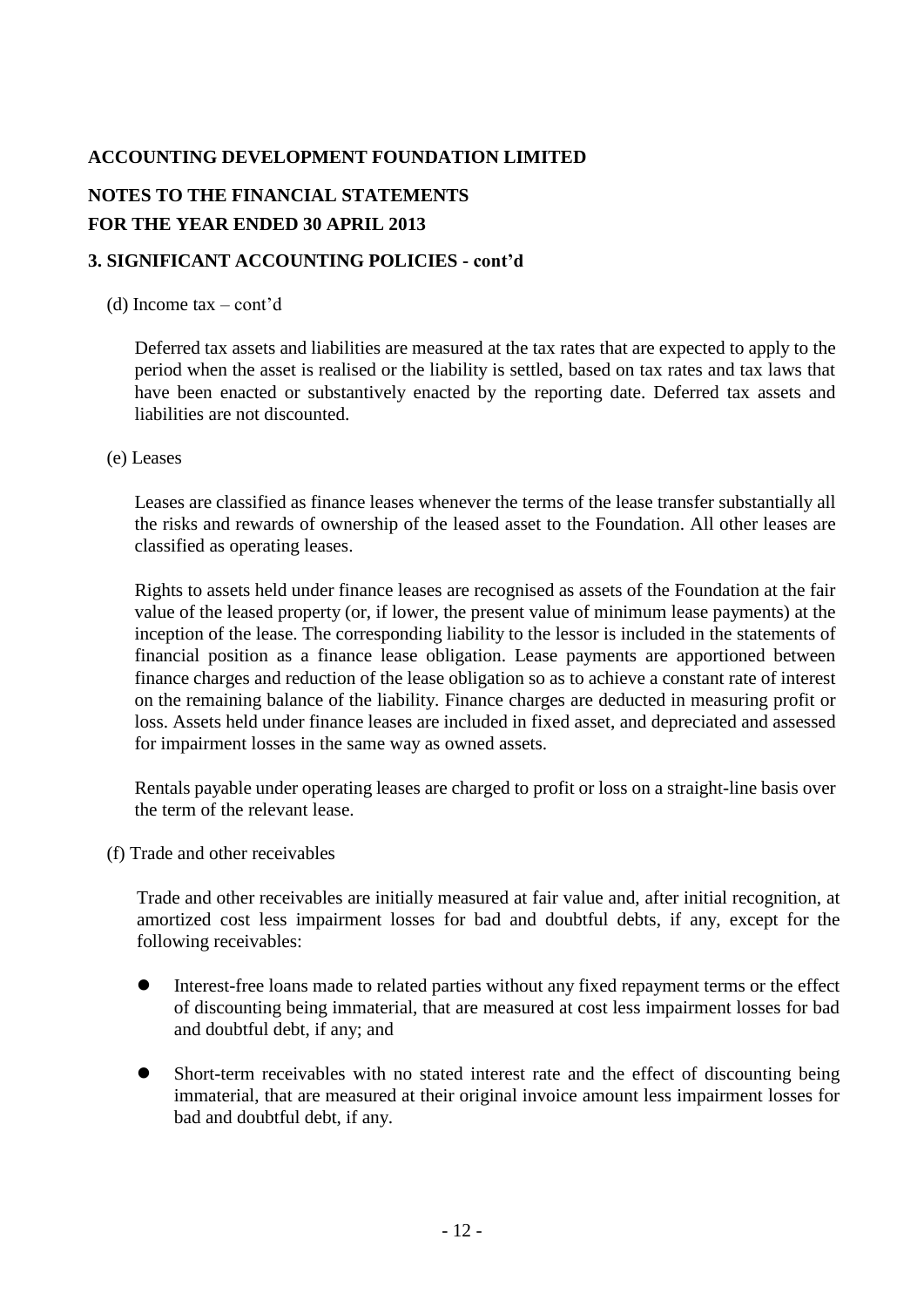## **NOTES TO THE FINANCIAL STATEMENTS FOR THE YEAR ENDED 30 APRIL 2013**

## **3. SIGNIFICANT ACCOUNTING POLICIES - cont'd**

#### (f) Trade and other receivables – cont'd

At each reporting date, the Foundation assesses whether there is any objective evidence that a receivable or group of receivables is impaired. Impairment losses on trade and other receivables are recognized in profit or loss when there is objective evidence that an impairment loss has been incurred and are measured as the difference between the receivable's carrying amount and the present value of estimated future cash flows (excluding future credit losses that have not been incurred) discounted at its original effective interest rate, i.e. the effective interest rate computed at initial recognition. The impairment loss is reversed if, in a subsequent period, the amount of the impairment loss decreases and the decrease can be related objectively to an event occurring after the impairment was recognized.

(g) Trade and other payables

Trade and other payables are initially measured at fair value and, after initial recognition, at amortised coat, except for short-term payables with no stated interest rate and the effect of discounting being immaterial, that are measured at their original invoice amount.

#### (h) Provisions

Provisions are recognised when the Foundation has a present legal or constructive obligation as a result of past events, it is probable that an outflow of resources will be required to settle the obligation, and a reliable estimate of the amount can be made. When the Foundation expects an outflow of resources to be reimbursed, the reimbursement is recognised as a separate asset when the reimbursement is virtually certain.

Where it is not probable that an outflow of economic benefits will be required, or the amount cannot be estimated reliably, the obligation is disclosed as a contingent liability, unless the probability of outflow of economic benefit is remote.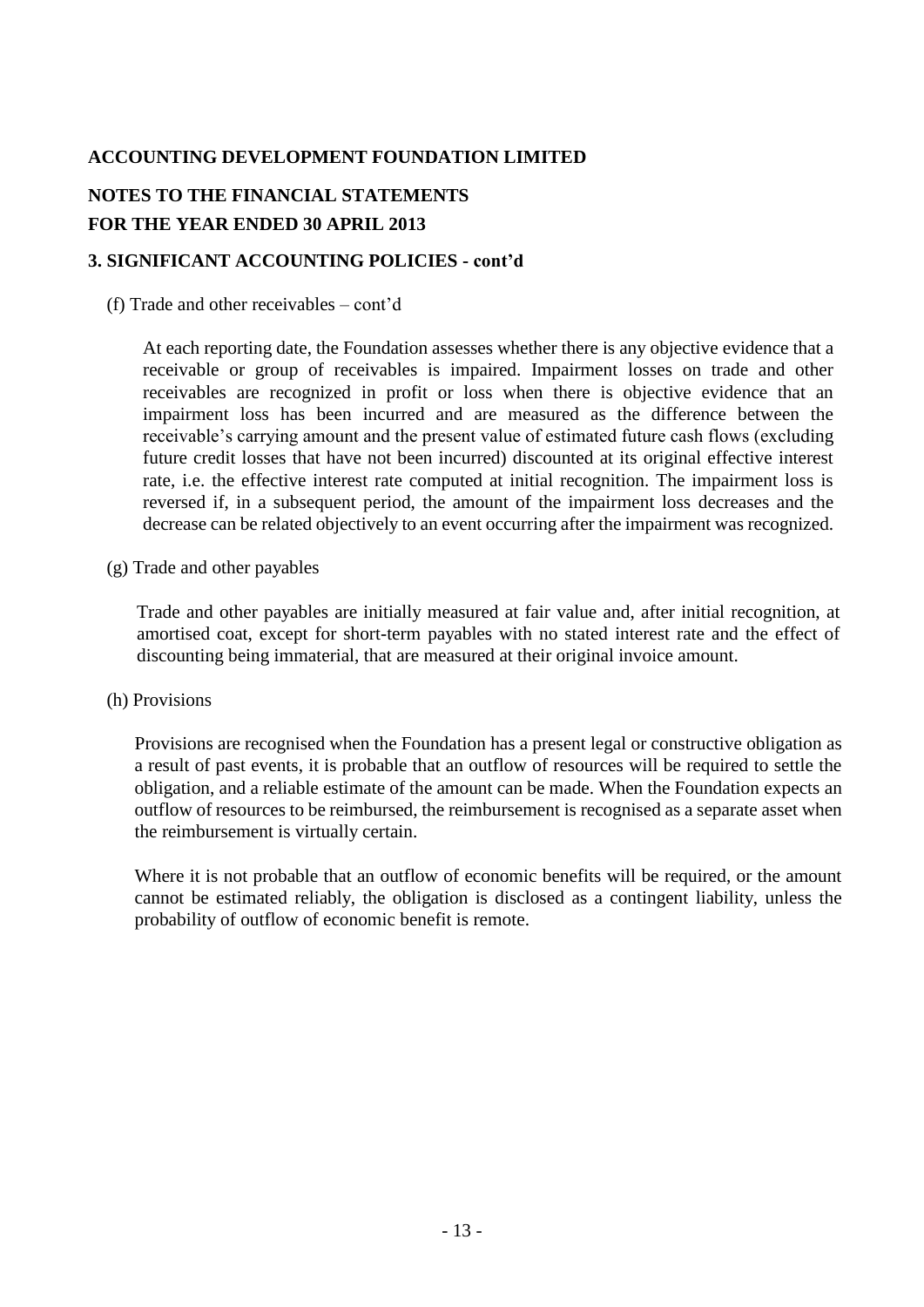# **NOTES TO THE FINANCIAL STATEMENTS FOR THE YEAR ENDED 30 APRIL 2013**

## **3. SIGNIFICANT ACCOUNTING POLICIES - cont'd**

#### (i) Cash and cash equivalents

Cash comprises cash on hand and at bank and demand deposits with bank. Cash equivalents are short-term, highly liquid investments with original maturities of three months or less.

For the purpose of the statement of cash flows, bank overdrafts which are repayable on demand form an integral part of the Foundation's cash management are included as a component of cash and cash equivalents.

- (j) Related parties
	- (a) A person or a close member of that person's family is related to the Foundation if that person:
	- (i) has control or joint control over the Foundation;
	- (ii) has significant influence over the Foundation; or
	- (iii) is a member of the key management personnel of the Foundation or of a parent of the Foundation.
	- (b) An entity is related to the Foundation if any of the following conditions applies:
	- (i) The entity and the Foundation are members of the same group (which means that each parent, subsidiary and fellow subsidiary is related to the others).
	- (ii) One entity is an associate or joint venture of the other entity (or an associate or joint venture of a member of a group of which the other entity is a member).
	- (iii) Both entities are joint ventures of the same third party.
	- (iv) One entity is a joint venture of a third entity and the other entity is an associate of the third entity.
	- (v) The entity is a post-employment benefit plan for the benefit of employees of either the Foundation or an entity related to the Foundation.
	- (vi) The entity is controlled or jointly controlled by a person identified in (a).
	- (vii) A person identified in (a)(i) has significant influence over the entity or is a member of the key management personnel of the entity (or of a parent of the entity).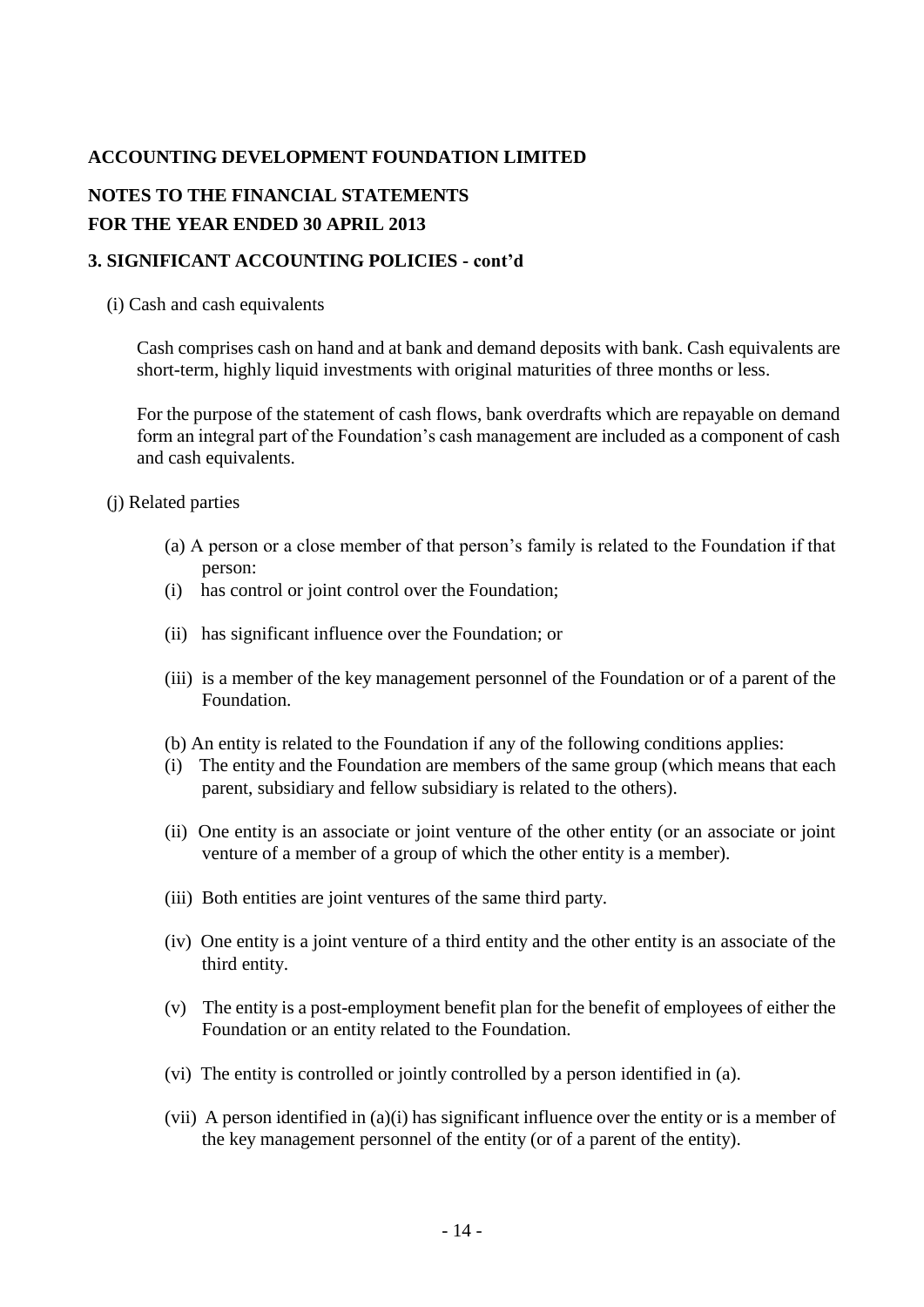# **NOTES TO THE FINANCIAL STATEMENTS FOR THE YEAR ENDED 30 APRIL 2013**

#### **4. ADMINISTRATIVE AND SUPPORT FEE**

Administrative and support fee of HK\$138,100 (2012: HK\$153,064) represented reimbursement paid to an entity for expenses incurred for secondment of a full-time staff to the Foundation. The reimbursement was on a cost basis without any mark-up. Mr. Chan Mo Po was once a director of both the Foundation and that entity during the year and Mr. Chan retired as director of the Foundation on 29 June 2012.

## **5. INCOME TAX**

|                                                                     | 2013<br>HK\$ | 2012<br><b>HK\$</b> |
|---------------------------------------------------------------------|--------------|---------------------|
| Taxation in the statement of comprehensive income represents:       |              |                     |
| Current tax $-$ Hong Kong profits tax                               |              |                     |
| No provision for the year as the Foundation has no assessable       |              |                     |
| profit for the year. Provision for last year is calculated at 16.5% |              |                     |
| of the estimated assessable profits for the year                    |              | 42,352              |
| Tax reduction for $2011/12$                                         | (12,000)     |                     |
| Tax (credit) / expense                                              | (12,000)     | 42.352              |

Reconciliation between tax (credit) / expense and accounting (deficit) / surplus at applicable tax rate:

| (Deficit) / Surplus before tax                                                | (4,504)  | 254,213 |
|-------------------------------------------------------------------------------|----------|---------|
| Tax (credit) / surplus at the applicable tax rate of 16.5%<br>$(2012:16.5\%)$ | (743)    | 41,945  |
| Tax effect of non-deductible revenue                                          | (4)      |         |
| Tax effect of tax losses not recognised                                       | 340      |         |
| Tax effect of unprovided taxable temporary difference                         | 407      | 407     |
| Tax reduction for 2011/12                                                     | (12,000) |         |
| Tax (credit) / expense                                                        | (12,000) | 42,352  |

No provision for deferred tax has been made in the accounts as the amount involved is immaterial. The component of deferred tax income not provided for in the statement of comprehensive income for the year are as follows:-

| Temporary differences on loss as adjusted for tax purposes  | (340) | $\overline{\phantom{0}}$ |
|-------------------------------------------------------------|-------|--------------------------|
| Temporary differences arising from accelerated depreciation | (407) | (407)                    |
|                                                             | (747) | (407)                    |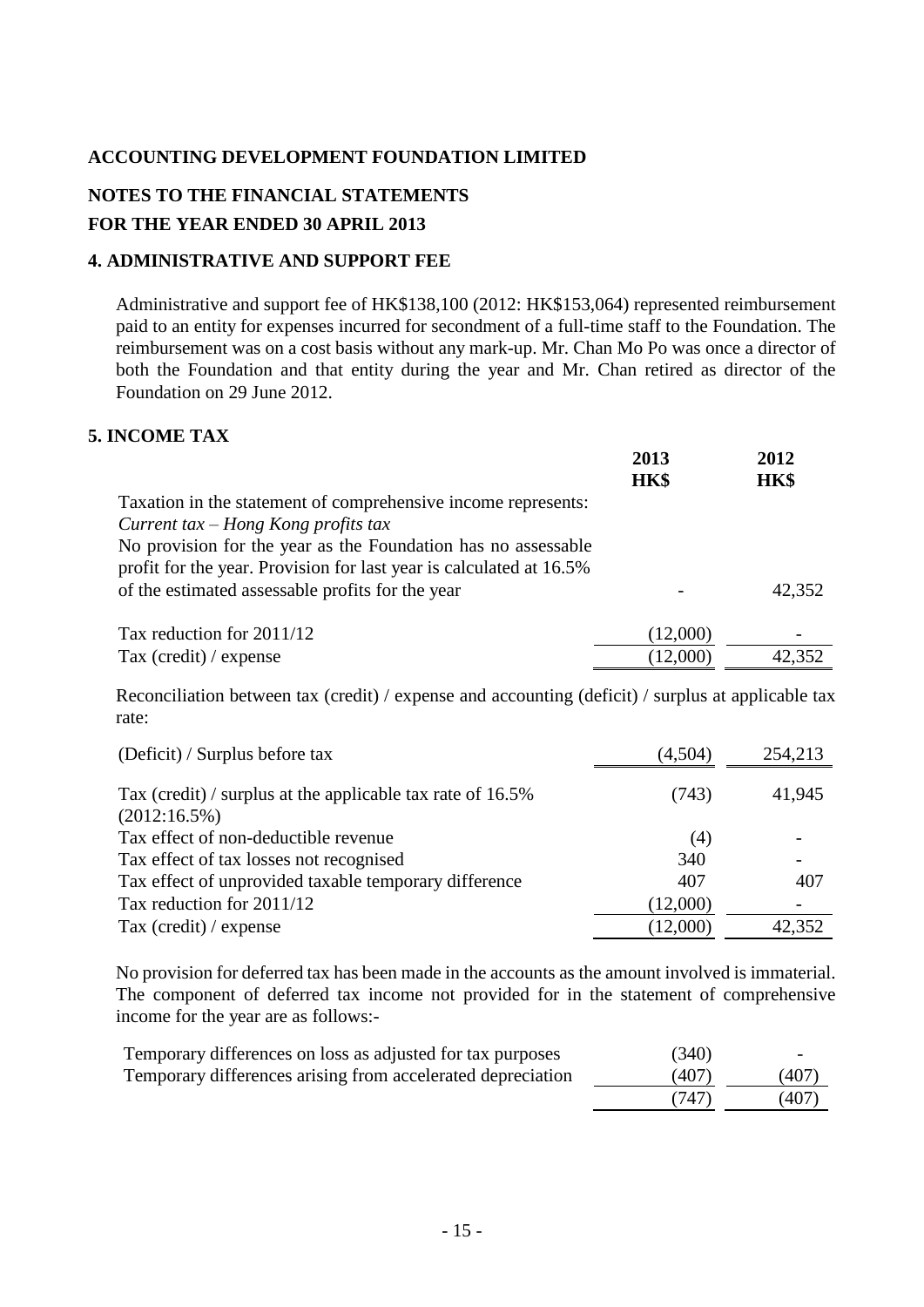## **NOTES TO THE FINANCIAL STATEMENTS FOR THE YEAR ENDED 30 APRIL 2013**

#### **5. INCOME TAX - cont'd**

The component of deferred tax assets / (liabilities) not provided in the statement of financial position are as follows:- Accelerated I

|                                    | Accelerated<br>capital<br>allowance<br>HK\$ | Loss as<br>adjusted for<br>tax purpose<br>HK\$ | Total<br>HK\$ |
|------------------------------------|---------------------------------------------|------------------------------------------------|---------------|
| At 30 April 2011                   | (1,018)                                     |                                                | (1,018)       |
| Deferred tax income not recognised | 407                                         |                                                | 407           |
| At 30 April 2012                   | (611)                                       |                                                | (611)         |
| Deferred tax income not recognised | 407                                         | 340                                            | 747           |
| At 30 April 2013                   | (204)                                       | 340                                            | 136           |

## **6. FIXED ASSETS - OFFICE EQUIPMENT**

|                        | Office<br>equipment<br>HK\$ |
|------------------------|-----------------------------|
| At Cost                |                             |
| At 30.4.2012           | 7,400                       |
| <b>Additions</b>       |                             |
| At 30.4.2013           | 7,400                       |
| Aggregate depreciation |                             |
| At 30.4.2012           | 3,700                       |
| Charge for the year    | 2,467                       |
| At 30.4.2013           | 6,167                       |
| Net Book Value         |                             |
| At 30.4.2013           | 1,233                       |
| At 30.4.2012           | 3,700                       |

#### **7. DIRECTORS' REMUNERATION**

Remuneration of the directors disclosed pursuant to Section 161 of the Hong Kong Companies Ordinance is as follows:-

|                            |                   | 2013 | 2012 |
|----------------------------|-------------------|------|------|
|                            |                   | HK\$ | HK\$ |
| Fees                       |                   |      |      |
| Other emoluments -Salaries |                   |      | -    |
|                            | -MPF contribution |      | -    |
|                            |                   |      | -    |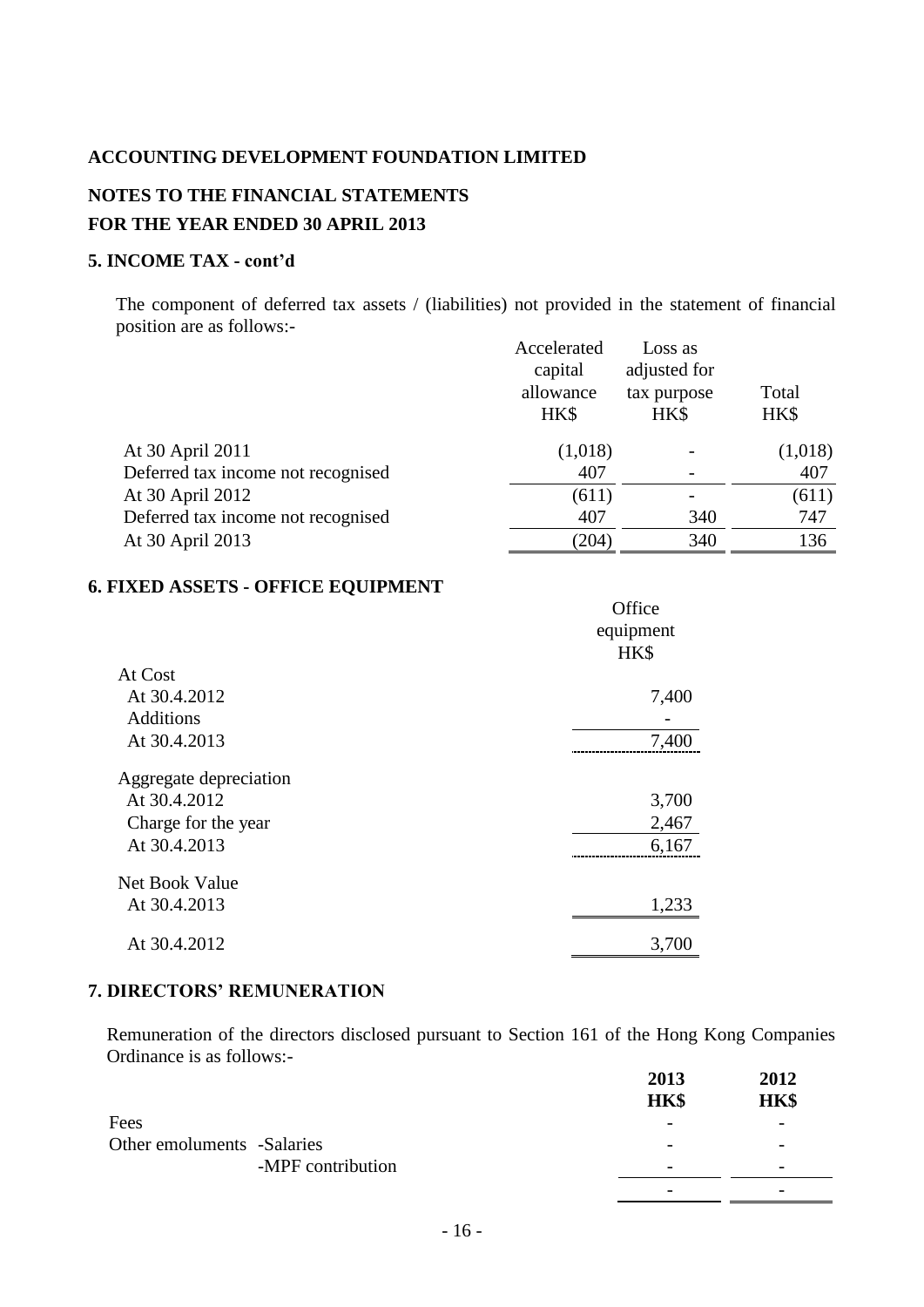# **NOTES TO THE FINANCIAL STATEMENTS**

# **FOR THE YEAR ENDED 30 APRIL 2013**

## **8. FINANCIAL INSTRUMENTS AND RISK MANAGEMENT OBJECTIVES AND POLICIES**

The Foundation has classified its financial assets in the following categories:

|                                       | <b>Loans</b> and<br>receivables<br>HK\$ | <b>Total</b><br>HK\$ |
|---------------------------------------|-----------------------------------------|----------------------|
| 2013                                  |                                         |                      |
| Payment in advance and other deposits | 47,938                                  | 47,938               |
| Cash and bank balances                | 353,809                                 | 353,809              |
|                                       | 401,747                                 | 401,747              |
| 2012                                  |                                         |                      |
| Payment in advance and other deposits | 49,925                                  | 49,925               |
| Cash and bank balances                | 354,015                                 | 354,015              |
|                                       | 403,940                                 | 403,940              |

The Foundation has classified its financial liabilities in the following categories:

|                   | <b>Financial</b><br>liabilities at<br>amortised<br><u>cost</u><br>HK\$ | <b>Total</b><br>HK\$ |
|-------------------|------------------------------------------------------------------------|----------------------|
| 2013              |                                                                        |                      |
| Temporary receipt | 100                                                                    | 100                  |
| Accruals          | 5,000                                                                  | 5,000                |
|                   | 5,100                                                                  | 5,100                |
| 2012              |                                                                        |                      |
| Accruals          | 17,256                                                                 | 17,256               |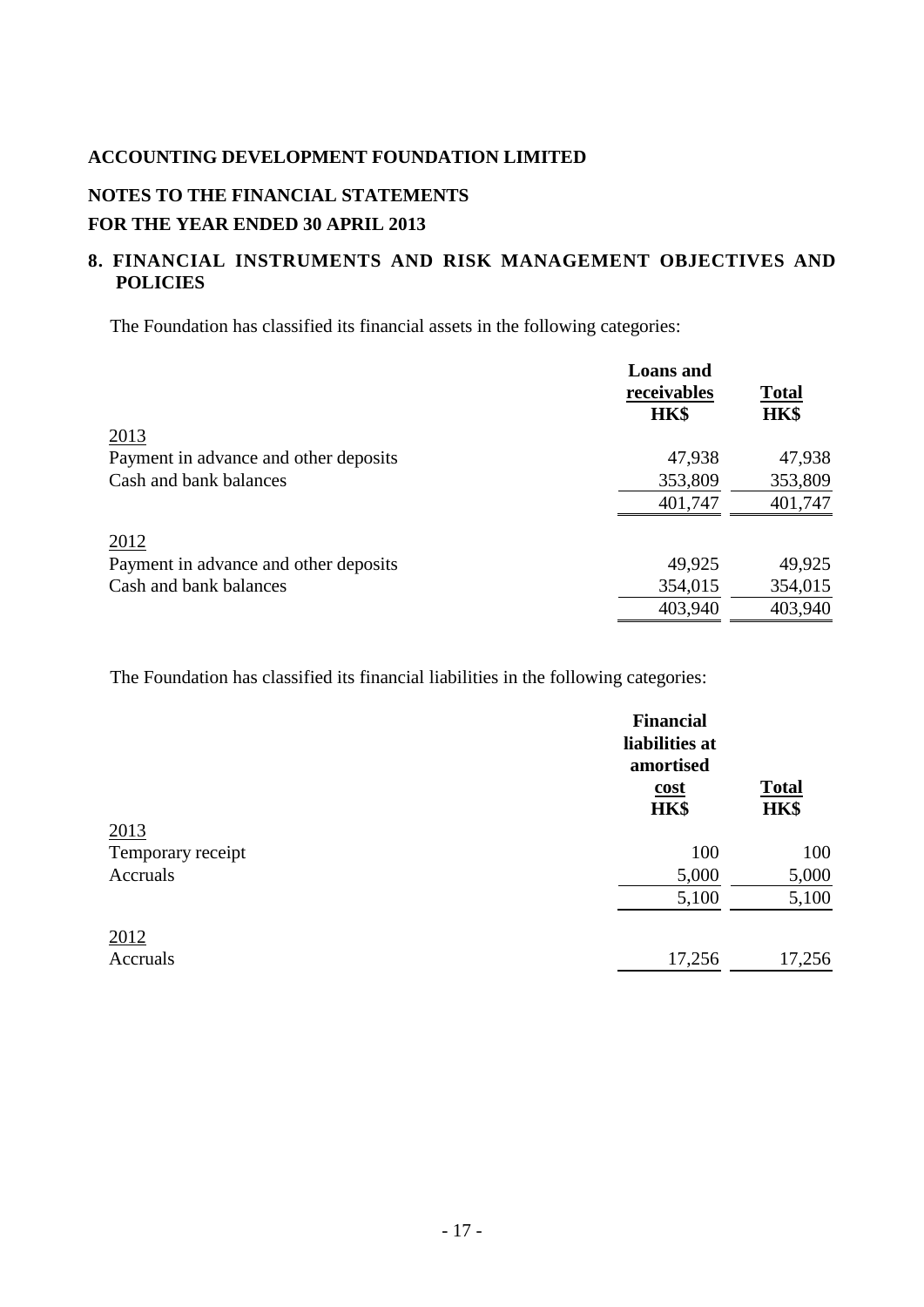# **NOTES TO THE FINANCIAL STATEMENTS**

## **FOR THE YEAR ENDED 30 APRIL 2013**

## **8. FINANCIAL INSTRUMENTS AND RISK MANAGEMENT OBJECTIVES AND POLICIES - cont'd**

The Foundation is exposed to credit risk and liquidity risk arising in the normal course of its business and financial instruments. The Foundation's risk management objectives policies and processes mainly focus on minimizing the potential adverse effects of these risks on its financial performance and position by closely monitoring the individual exposure.

#### (a) Credit Risk

The Foundation is exposed to credit risk on financial assets, mainly attributable to deposits with bank. As the bank is an authorized financial institution in Hong Kong, the credit risk is considered very low.

|                           | 2013        | 2012    |
|---------------------------|-------------|---------|
| Summary quantitative data | <b>HK\$</b> | HK\$    |
| Deposit with bank         | 345,809     | 346,015 |
| Cash on hand              | 8,000       | 8,000   |
|                           | 353,809     | 354,015 |

#### (b) Liquidity Risk

The Foundation's policy is to regularly monitor current and expected liquidity requirements and to ensure it maintains sufficient amount of cash to meet its liquidity requirements in the short and longer term.

|                           | 2013        | 2012   |
|---------------------------|-------------|--------|
| Summary quantitative data | <b>HK\$</b> | HK\$   |
| Accruals                  | 5,000       | 17,256 |

The financial liabilities have no fixed maturity date and they are expected to be settled within one year.

#### **9. ADOPTION OF TRADE NAME**

During the year, the Foundation adopted a trade name "Accounting Resources Centre'' to carry out its operation.